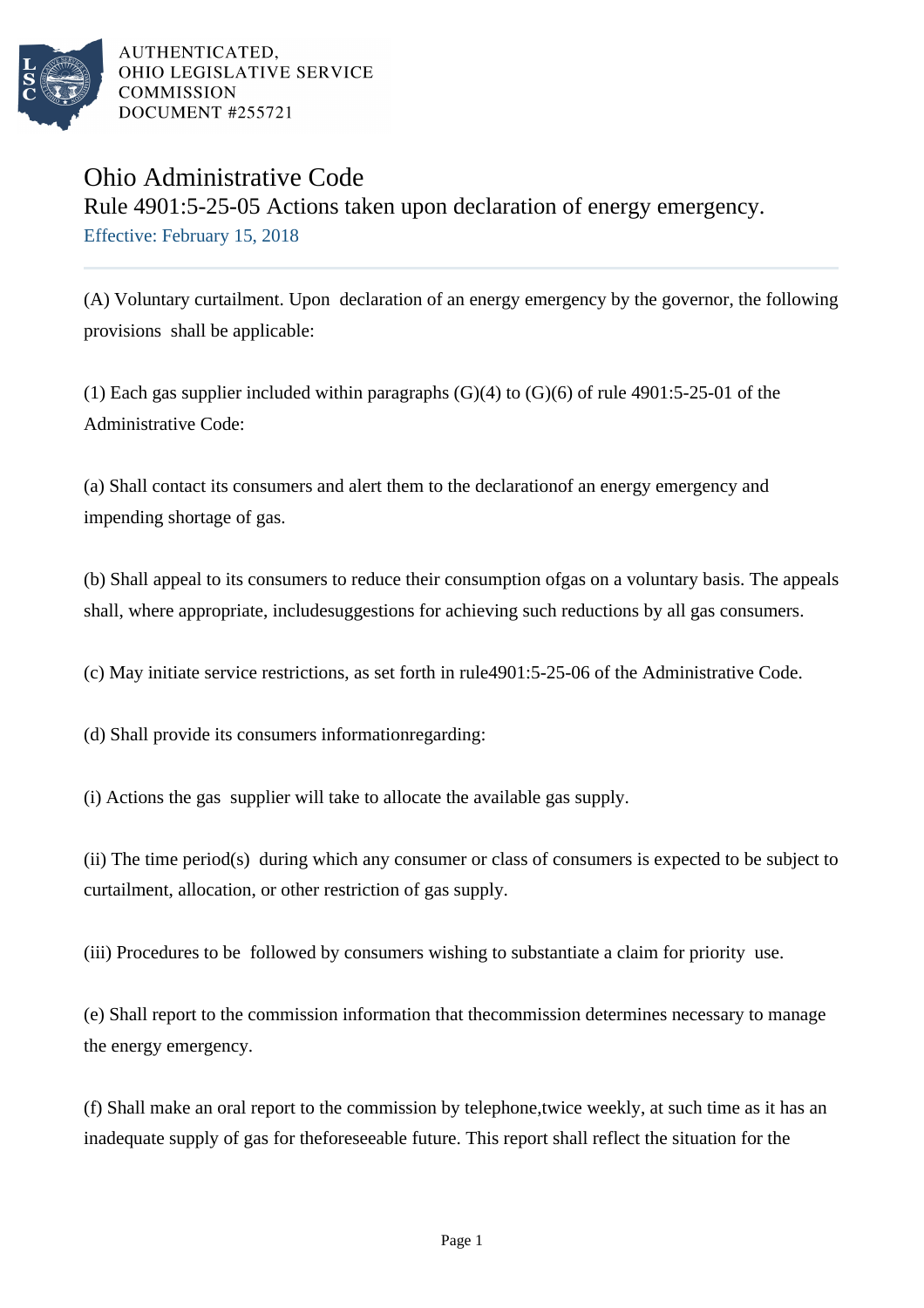

reporting supplier as of the previous day. Telephonic reports shall be made as prescribed by the commission.

(2) The commission may:

(a) Calculate the remaining gas supply for priority use in a reasonable manner.

(b) Provide information to suppliers and consumers regarding appropriate gas conservation measures.

(c) Provide public service announcements on television or other media, regarding the declaration of an energy emergency and the impending shortage of gas.

(d) Require, by order any gas supplier to:

(i) Reallocate and/or curtail gas supplies among its consumers.

(ii) Fulfill gas priority use requirements for its consumers.

(iii) Transfer gas supplies to other gas suppliers to fulfill gas priority use requirements of consumers of the recipient gas suppliers.

(iv) Monitor consumer compliance with mandatory emergency actions.

(B) Mandatory curtailment - stage one. During an energy emergency, at such time as the governor or the commission determines that it is appropriate, the following provisions shall be applicable in addition to the provisions set forth in paragraph (A) of this rule:

(1) All outdoor gas lighting, except for essential safety and security purposes, shall be prohibited.

(2) All interruptible gas service shall be curtailed.

(3) Gas usage for space heating purposes shall be restricted to maintaining temperatures within all: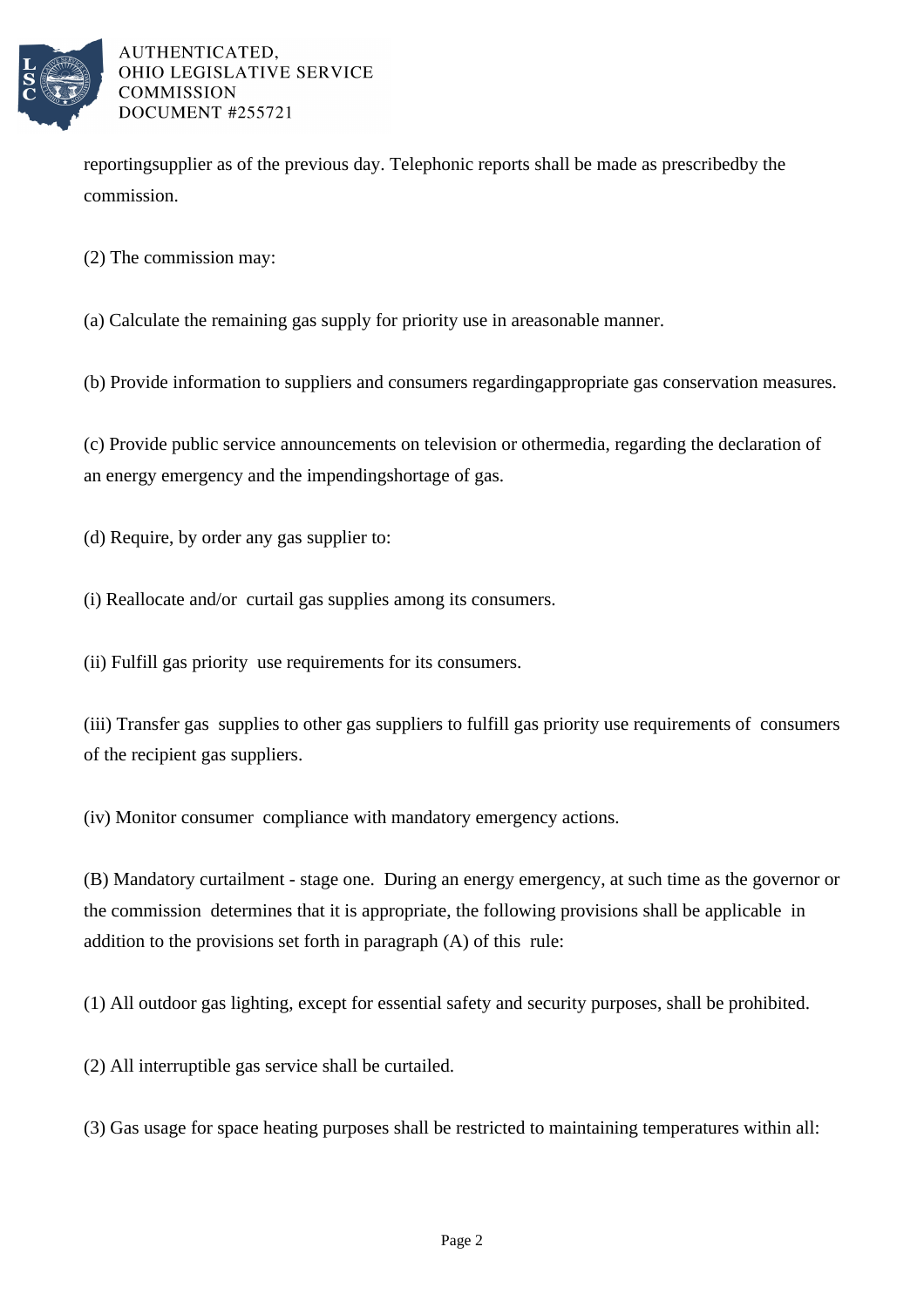

(a) Public and private elementary and secondary schools, colleges, universities, vocational schools, government buildings, factories, and industrial buildings to no higher than sixty-five degrees Fahrenheit during business hours and to no higher than fifty-five degrees Fahrenheit during nonbusiness hours.

(b) Buildings and facilities not included in paragraph  $(B)(3)(a)$  of this rule no higher than the minimum temperatures required to protect health, safety, or welfare.

(4) The Ohio emergency management agency may be requested to:

(a) Establish and maintain a central emergency operations center staffed with appropriate persons from state, local, and other agencies for the purpose of providing coordinated responses to threats to life, property, public health, or safety.

(b) Plan the necessary administrative and logistical capability to support delivery of, and to provide security for the movement of, gas to designated priority consumers, where life, property, public health, or safety is threatened.

(c) Establish and maintain communications with emergency managers within each county in the geographic area for which the governor declared an energy emergency, for the purpose of providing coordinated local responses to threats to life, property, public health, or safety.

(5) The commission may take other actions it considers to be reasonable and appropriate.

(C) Mandatory curtailment - stage two. During an energy emergency, at such time as the governor or the commission determines that it is appropriate, the following provisions shall be applicable in addition to the provisions set forth in paragraph (B) of this rule:

(1) All firm gas service to any consumer in excess of fifty thousand cubic feet per day shall be curtailed, except for service for any priority use.

(2) Gas usage for space heating purposes shall be restricted to maintaining temperatures within all: